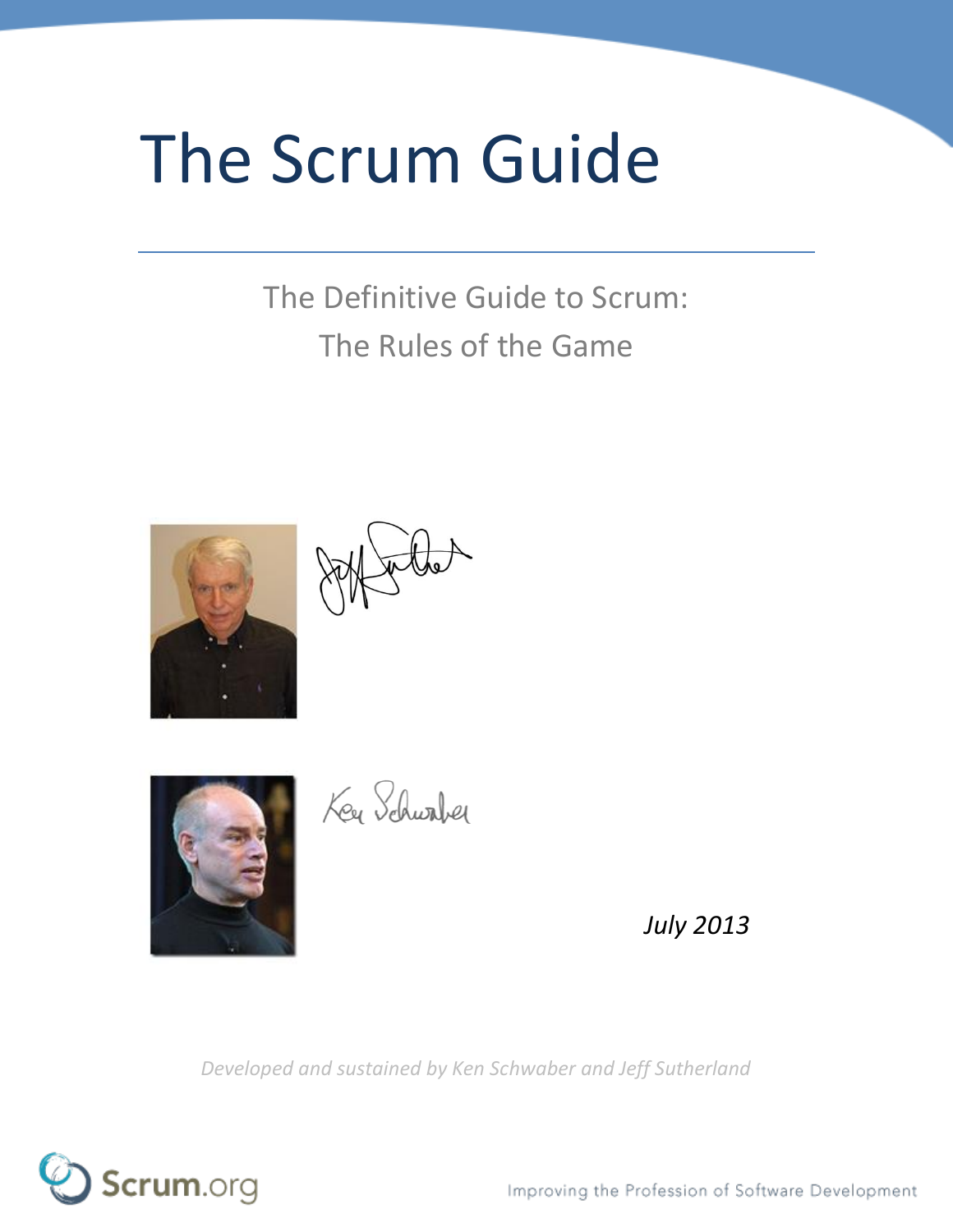# **Table of Contents**

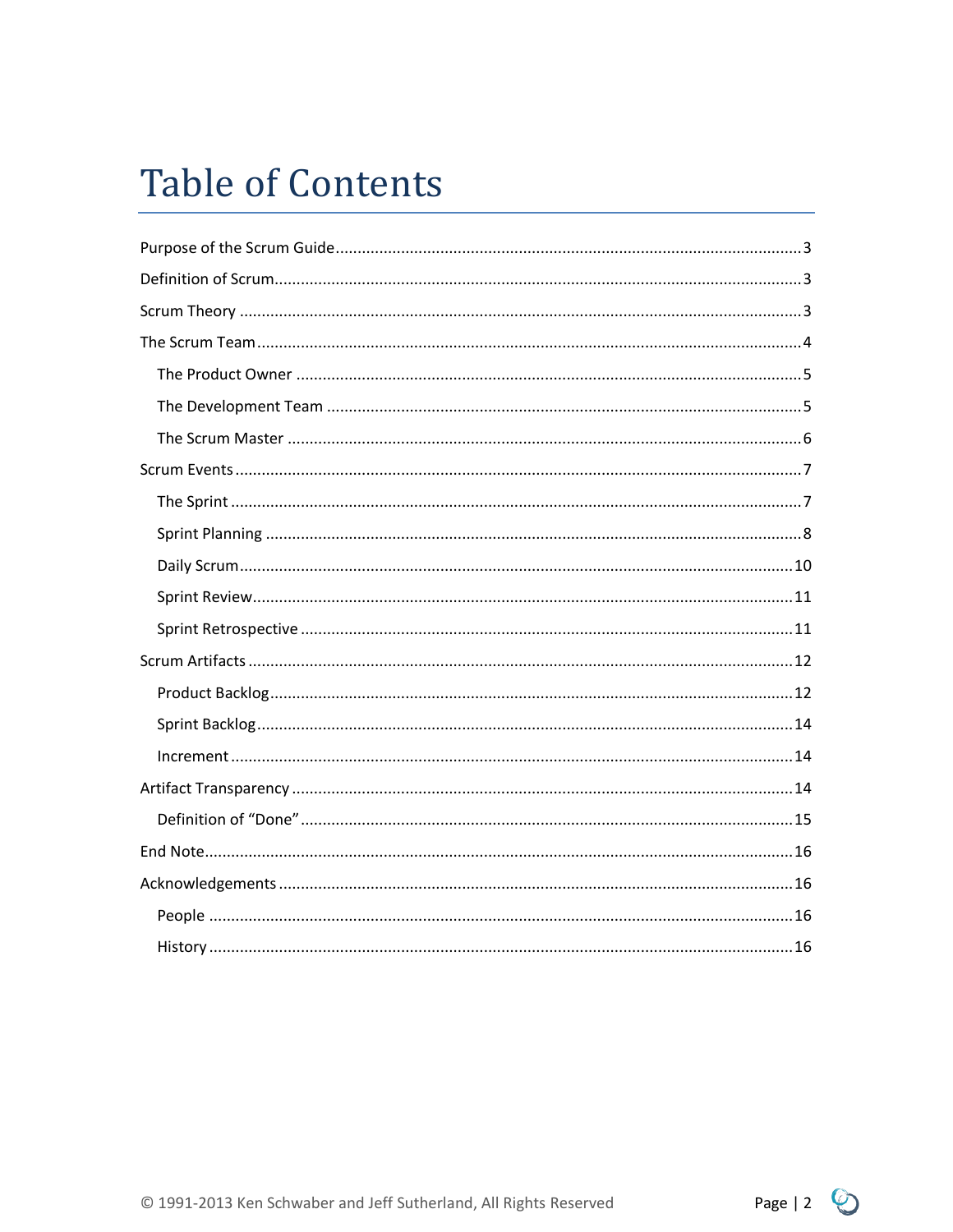# <span id="page-2-0"></span>**Purpose of the Scrum Guide**

Scrum is a framework for developing and sustaining complex products. This Guide contains the definition of Scrum. This definition consists of Scrum's roles, events, artifacts, and the rules that bind them together. Ken Schwaber and Jeff Sutherland developed Scrum; the Scrum Guide is written and provided by them. Together, they stand behind the Scrum Guide.

# <span id="page-2-1"></span>**Definition of Scrum**

Scrum (n): A framework within which people can address complex adaptive problems, while productively and creatively delivering products of the highest possible value.

Scrum is:

- Lightweight
- Simple to understand
- Difficult to master

Scrum is a process framework that has been used to manage complex product development since the early 1990s. Scrum is not a process or a technique for building products; rather, it is a framework within which you can employ various processes and techniques. Scrum makes clear the relative efficacy of your product management and development practices so that you can improve.

The Scrum framework consists of Scrum Teams and their associated roles, events, artifacts, and rules. Each component within the framework serves a specific purpose and is essential to Scrum's success and usage.

The rules of Scrum bind together the events, roles, and artifacts, governing the relationships and interaction between them. The rules of Scrum are described throughout the body of this document.

Specific tactics for using the Scrum framework vary and are described elsewhere.

# <span id="page-2-2"></span>**Scrum Theory**

Scrum is founded on empirical process control theory, or empiricism. Empiricism asserts that knowledge comes from experience *and* making decisions based on what is known. Scrum employs an iterative, incremental approach to optimize predictability and control risk.

Three pillars uphold every implementation of empirical process control: transparency, inspection, and adaptation.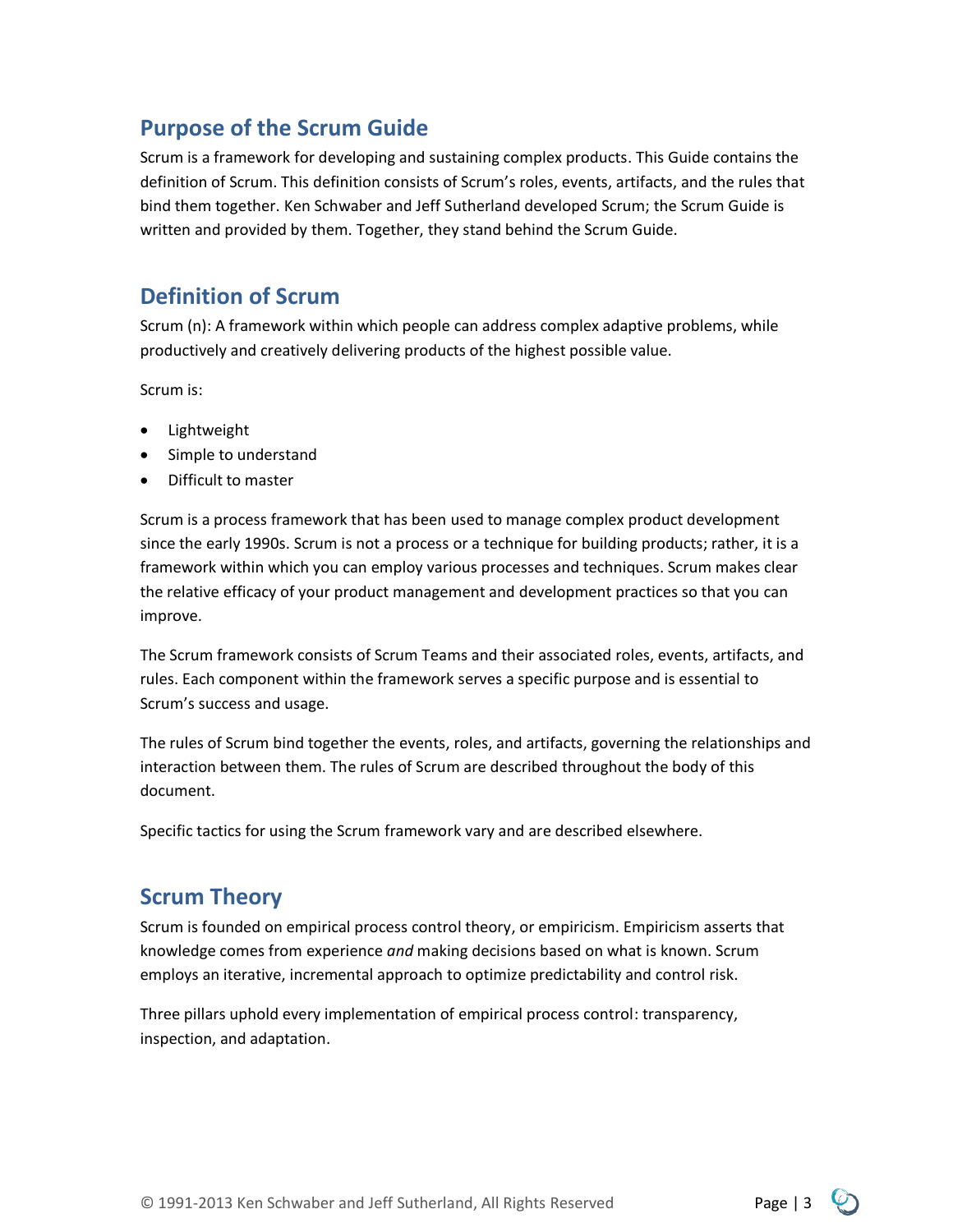#### **Transparency**

Significant aspects of the process must be visible to those responsible for the outcome. Transparency requires those aspects be defined by a common standard so observers share a common understanding of what is being seen.

For example:

- A common language referring to the process must be shared by all participants; and,
- Those performing the work and those accepting the work product must share a common definition of "Done".

#### **Inspection**

Scrum users must frequently inspect Scrum artifacts and progress toward a Sprint Goal to detect undesirable variances. Their inspection should not be so frequent that inspection gets in the way of the work. Inspections are most beneficial when diligently performed by skilled inspectors at the point of work.

#### **Adaptation**

If an inspector determines that one or more aspects of a process deviate outside acceptable limits, and that the resulting product will be unacceptable, the process or the material being processed must be adjusted. An adjustment must be made as soon as possible to minimize further deviation.

Scrum prescribes four formal events for inspection and adaptation, as described in the *Scrum Events* section of this document:

- Sprint Planning
- Daily Scrum
- **•** Sprint Review
- Sprint Retrospective

# <span id="page-3-0"></span>**The Scrum Team**

The Scrum Team consists of a Product Owner, the Development Team, and a Scrum Master. Scrum Teams are self-organizing and cross-functional. Self-organizing teams choose how best to accomplish their work, rather than being directed by others outside the team. Cross-functional teams have all competencies needed to accomplish the work without depending on others not part of the team. The team model in Scrum is designed to optimize flexibility, creativity, and productivity.

Scrum Teams deliver products iteratively and incrementally, maximizing opportunities for feedback. Incremental deliveries of "Done" product ensure a potentially useful version of working product is always available.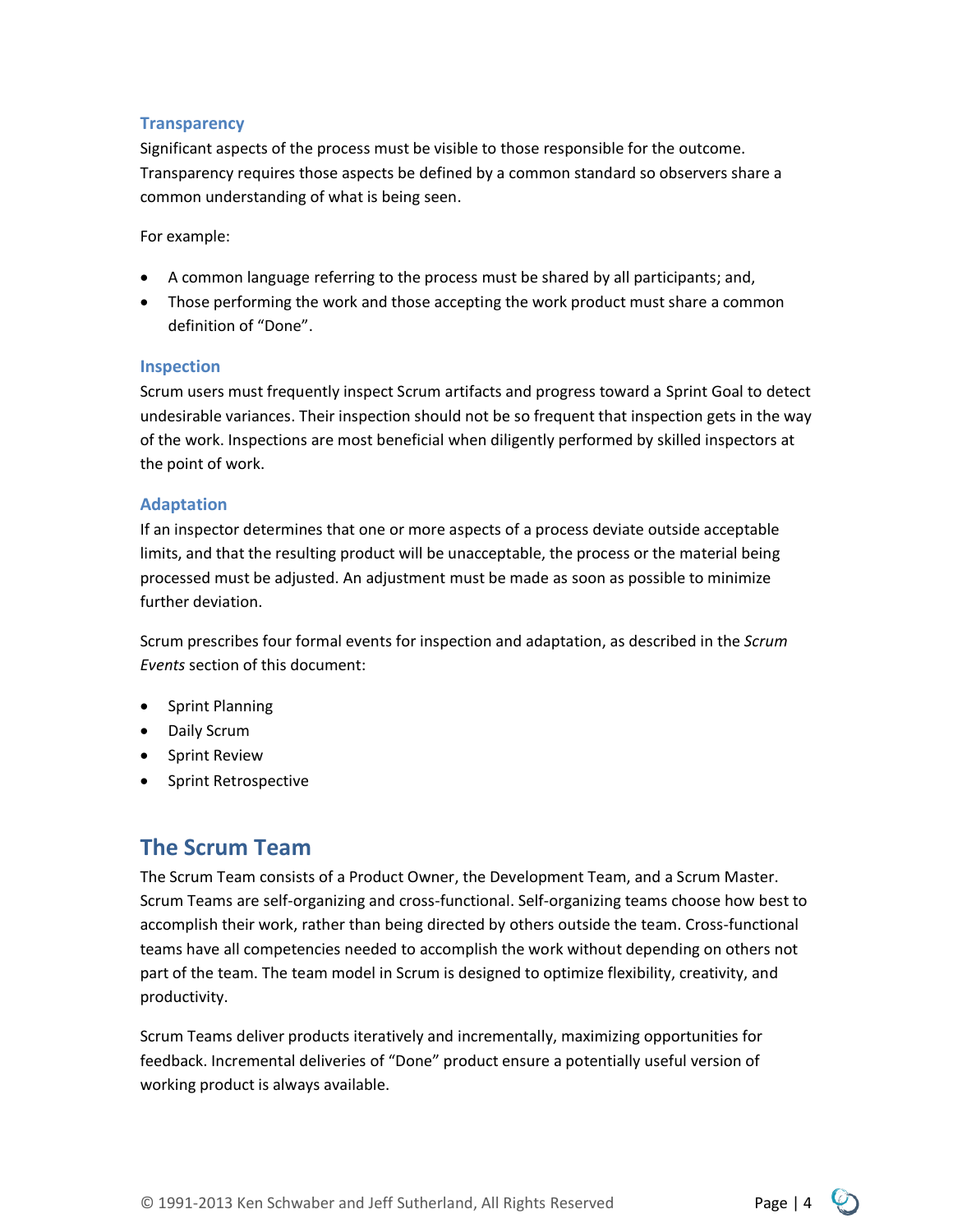# <span id="page-4-0"></span>**The Product Owner**

The Product Owner is responsible for maximizing the value of the product and the work of the Development Team. How this is done may vary widely across organizations, Scrum Teams, and individuals.

The Product Owner is the sole person responsible for managing the Product Backlog. Product Backlog management includes:

- Clearly expressing Product Backlog items;
- Ordering the items in the Product Backlog to best achieve goals and missions;
- Optimizing the value of the work the Development Team performs;
- Ensuring that the Product Backlog is visible, transparent, and clear to all, and shows what the Scrum Team will work on next; and,
- Ensuring the Development Team understands items in the Product Backlog to the level needed.

The Product Owner may do the above work, or have the Development Team do it. However, the Product Owner remains accountable.

The Product Owner is one person, not a committee. The Product Owner may represent the desires of a committee in the Product Backlog, but those wanting to change a Product Backlog item's priority must address the Product Owner.

For the Product Owner to succeed, the entire organization must respect his or her decisions. The Product Owner's decisions are visible in the content and ordering of the Product Backlog. No one is allowed to tell the Development Team to work from a different set of requirements, and the Development Team isn't allowed to act on what anyone else says.

#### <span id="page-4-1"></span>**The Development Team**

The Development Team consists of professionals who do the work of delivering a potentially releasable Increment of "Done" product at the end of each Sprint. Only members of the Development Team create the Increment.

Development Teams are structured and empowered by the organization to organize and manage their own work. The resulting synergy optimizes the Development Team's overall efficiency and effectiveness.

Development Teams have the following characteristics:

- They are self-organizing. No one (not even the Scrum Master) tells the Development Team how to turn Product Backlog into Increments of potentially releasable functionality;
- Development Teams are cross-functional, with all of the skills as a team necessary to create a product Increment;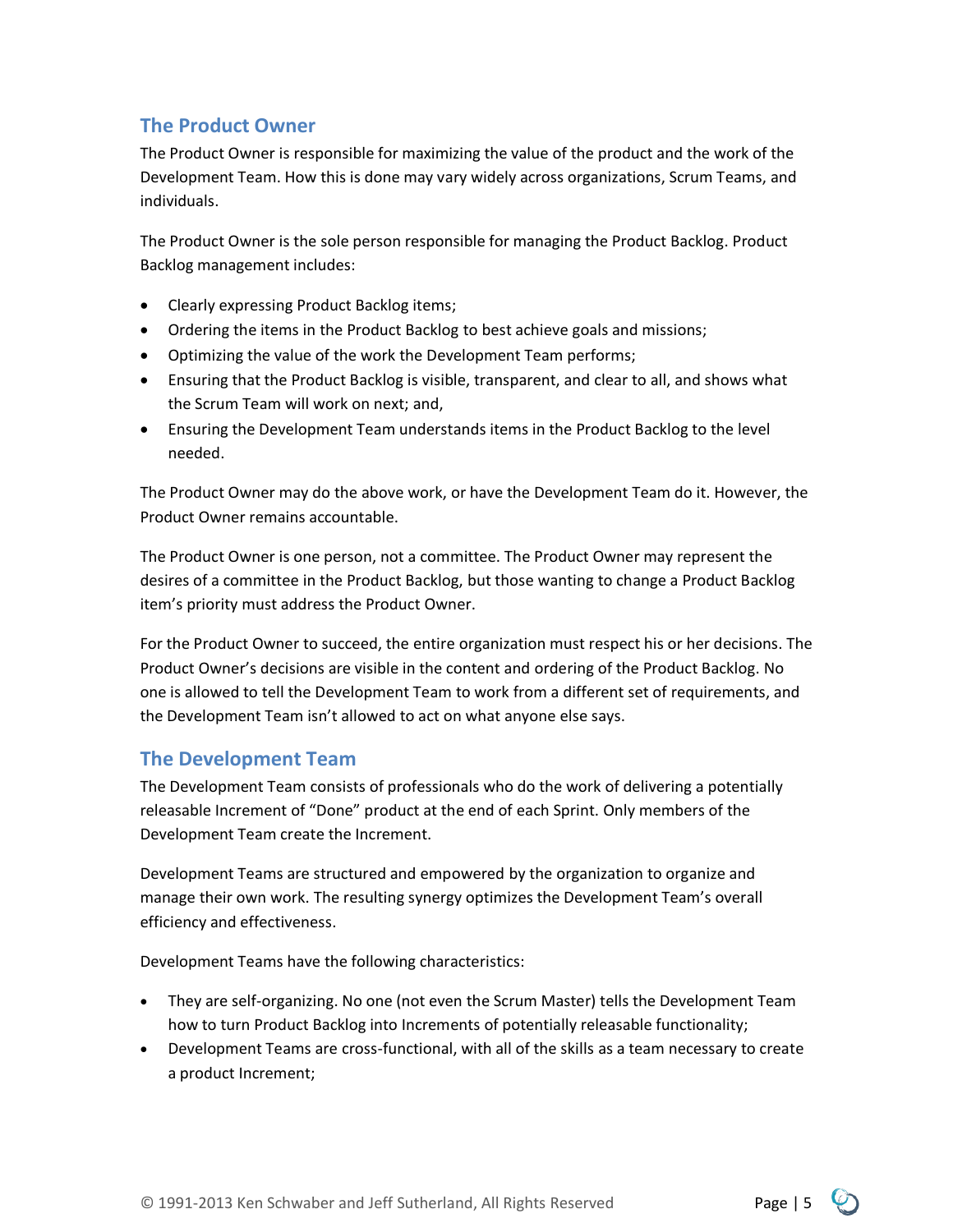- Scrum recognizes no titles for Development Team members other than Developer, regardless of the work being performed by the person; there are no exceptions to this rule;
- Scrum recognizes no sub-teams in the Development Team, regardless of particular domains that need to be addressed like testing or business analysis; there are no exceptions to this rule; and,
- Individual Development Team members may have specialized skills and areas of focus, but accountability belongs to the Development Team as a whole.

#### **Development Team Size**

Optimal Development Team size is small enough to remain nimble and large enough to complete significant work within a Sprint. Fewer than three Development Team members decrease interaction and results in smaller productivity gains. Smaller Development Teams may encounter skill constraints during the Sprint, causing the Development Team to be unable to deliver a potentially releasable Increment. Having more than nine members requires too much coordination. Large Development Teams generate too much complexity for an empirical process to manage. The Product Owner and Scrum Master roles are not included in this count unless they are also executing the work of the Sprint Backlog.

#### <span id="page-5-0"></span>**The Scrum Master**

The Scrum Master is responsible for ensuring Scrum is understood and enacted. Scrum Masters do this by ensuring that the Scrum Team adheres to Scrum theory, practices, and rules.

The Scrum Master is a servant-leader for the Scrum Team. The Scrum Master helps those outside the Scrum Team understand which of their interactions with the Scrum Team are helpful and which aren't. The Scrum Master helps everyone change these interactions to maximize the value created by the Scrum Team.

#### **Scrum Master Service to the Product Owner**

The Scrum Master serves the Product Owner in several ways, including:

- Finding techniques for effective Product Backlog management;
- Helping the Scrum Team understand the need for clear and concise Product Backlog items;
- Understanding product planning in an empirical environment;
- Ensuring the Product Owner knows how to arrange the Product Backlog to maximize value;
- Understanding and practicing agility; and,
- Facilitating Scrum events as requested or needed.

#### **Scrum Master Service to the Development Team**

The Scrum Master serves the Development Team in several ways, including:

- Coaching the Development Team in self-organization and cross-functionality;
- Helping the Development Team to create high-value products;
- Removing impediments to the Development Team's progress;

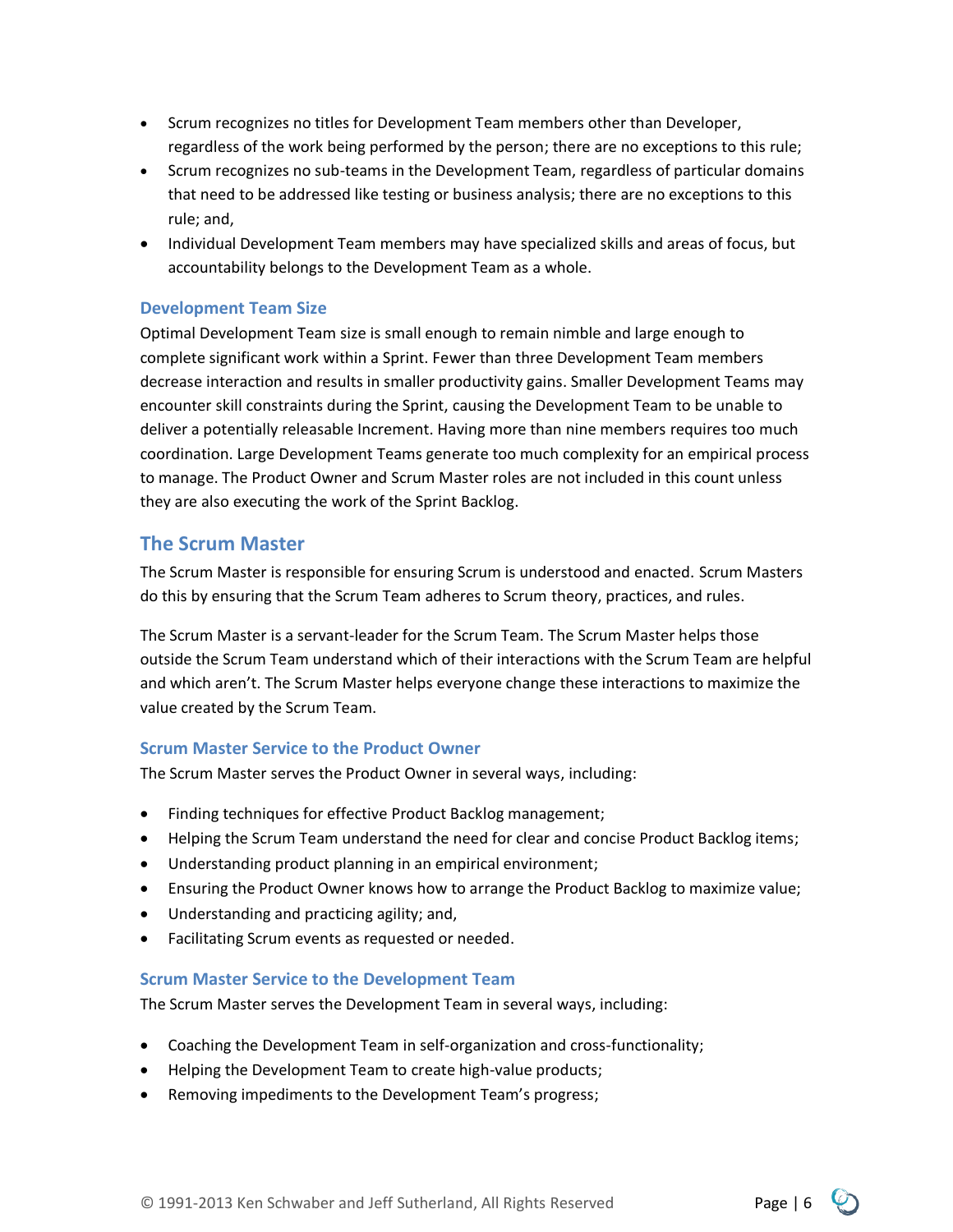- Facilitating Scrum events as requested or needed; and,
- Coaching the Development Team in organizational environments in which Scrum is not yet fully adopted and understood.

#### **Scrum Master Service to the Organization**

The Scrum Master serves the organization in several ways, including:

- Leading and coaching the organization in its Scrum adoption;
- Planning Scrum implementations within the organization;
- Helping employees and stakeholders understand and enact Scrum and empirical product development;
- Causing change that increases the productivity of the Scrum Team; and,
- Working with other Scrum Masters to increase the effectiveness of the application of Scrum in the organization.

# <span id="page-6-0"></span>**Scrum Events**

Prescribed events are used in Scrum to create regularity and to minimize the need for meetings not defined in Scrum. All events are time-boxed events, such that every event has a maximum duration. Once at Sprint begins, its duration is fixed and cannot be shortened or lengthened. The remaining events may end whenever the purpose of the event is achieved, ensuring an appropriate amount of time is spent without allowing waste in the process.

Other than the Sprint itself, which is a container for all other events, each event in Scrum is a formal opportunity to inspect and adapt something. These events are specifically designed to enable critical transparency and inspection. Failure to include any of these events results in reduced transparency and is a lost opportunity to inspect and adapt.

## <span id="page-6-1"></span>**The Sprint**

The heart of Scrum is a Sprint, a time-box of one month or less during which a "Done", useable, and potentially releasable product Increment is created. Sprints best have consistent durations throughout a development effort. A new Sprint starts immediately after the conclusion of the previous Sprint.

Sprints contain and consist of the Sprint Planning, Daily Scrums, the development work, the Sprint Review, and the Sprint Retrospective.

During the Sprint:

- No changes are made that would endanger the Sprint Goal;
- Quality goals do not decrease; and,
- Scope may be clarified and re-negotiated between the Product Owner and Development Team as more is learned.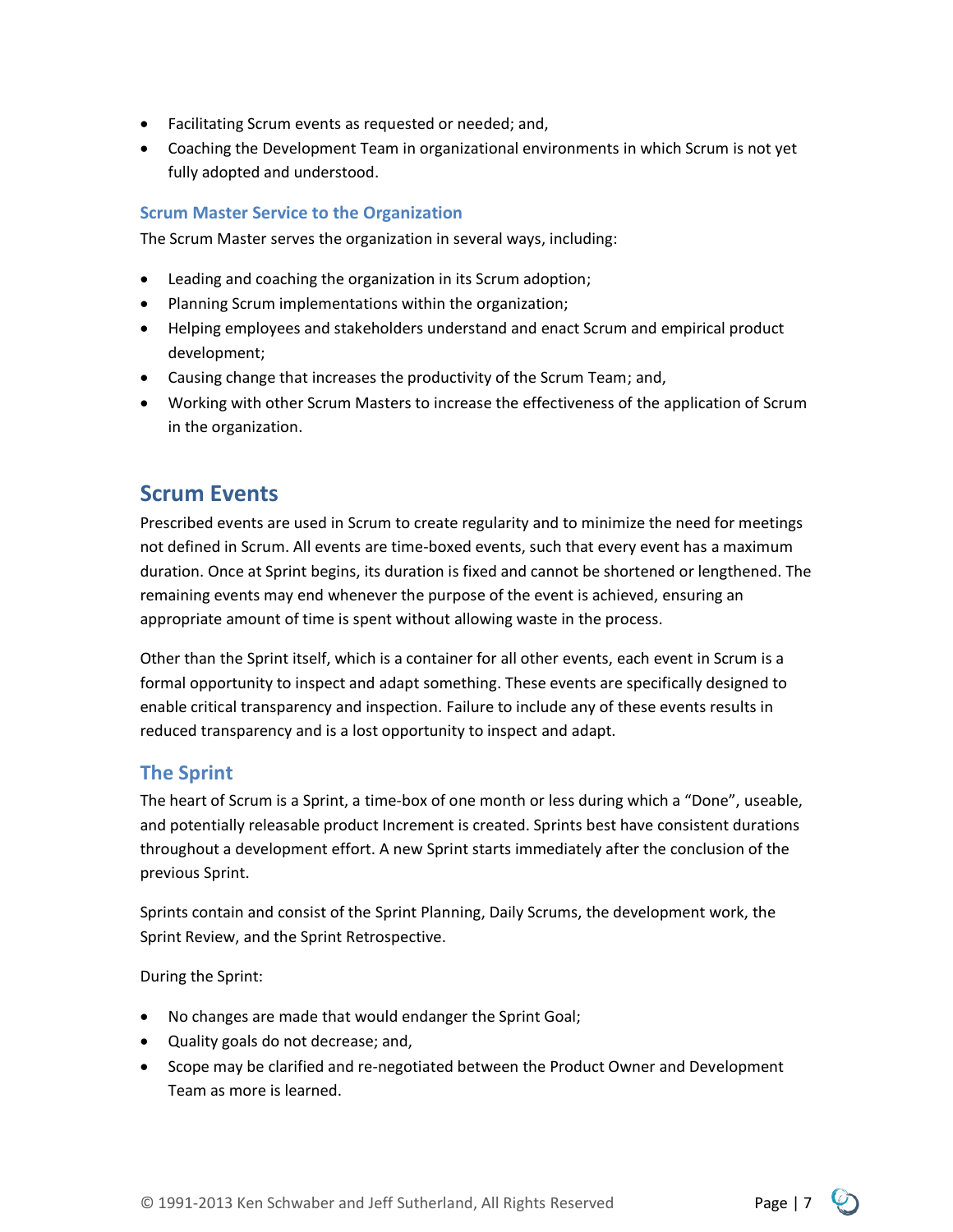Each Sprint may be considered a project with no more than a one-month horizon. Like projects, Sprints are used to accomplish something. Each Sprint has a definition of what is to be built, a design and flexible plan that will guide building it, the work, and the resultant product.

Sprints are limited to one calendar month. When a Sprint's horizon is too long the definition of what is being built may change, complexity may rise, and risk may increase. Sprints enable predictability by ensuring inspection and adaptation of progress toward a Sprint Goal at least every calendar month. Sprints also limit risk to one calendar month of cost.

#### **Cancelling a Sprint**

A Sprint can be cancelled before the Sprint time-box is over. Only the Product Owner has the authority to cancel the Sprint, although he or she may do so under influence from the stakeholders, the Development Team, or the Scrum Master.

A Sprint would be cancelled if the Sprint Goal becomes obsolete. This might occur if the company changes direction or if market or technology conditions change. In general, a Sprint should be cancelled if it no longer makes sense given the circumstances. But, due to the short duration of Sprints, cancellation rarely makes sense.

When a Sprint is cancelled, any completed and "Done" Product Backlog items are reviewed. If part of the work is potentially releasable, the Product Owner typically accepts it. All incomplete Product Backlog Items are re-estimated and put back on the Product Backlog. The work done on them depreciates quickly and must be frequently re-estimated.

Sprint cancellations consume resources, since everyone has to regroup in another Sprint Planning to start another Sprint. Sprint cancellations are often traumatic to the Scrum Team, and are very uncommon.

## <span id="page-7-0"></span>**Sprint Planning**

The work to be performed in the Sprint is planned at the Sprint Planning. This plan is created by the collaborative work of the entire Scrum Team.

Sprint Planning is time-boxed to a maximum of eight hours for a one-month Sprint. For shorter Sprints, the event is usually shorter. The Scrum Master ensures that the event takes place and that attendants understand its purpose. The Scrum Master teaches the Scrum Team to keep it within the time-box.

Sprint Planning answers the following:

- What can be delivered in the Increment resulting from the upcoming Sprint?
- How will the work needed to deliver the Increment be achieved?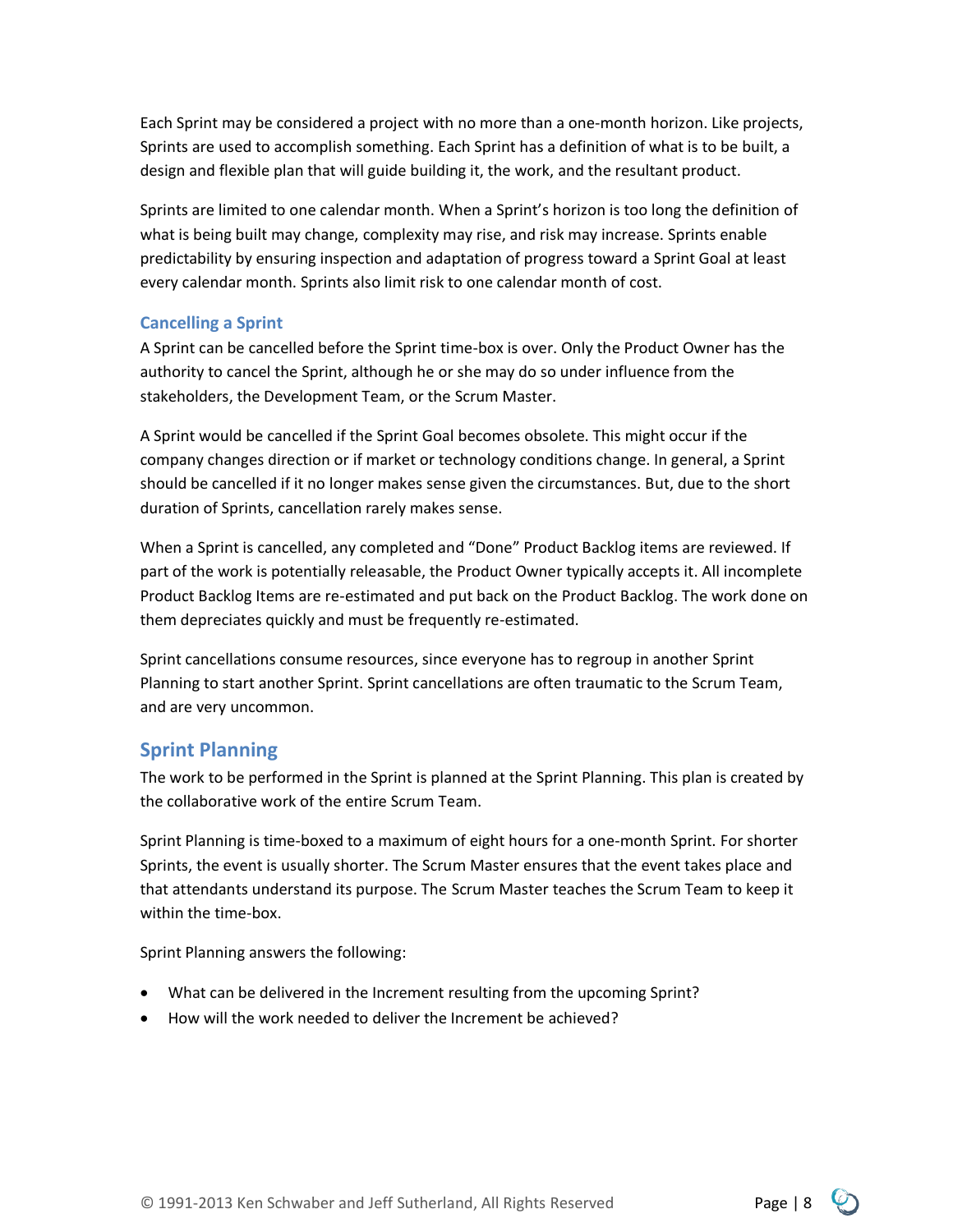#### **Topic One: What can be done this Sprint?**

The Development Team works to forecast the functionality that will be developed during the Sprint. The Product Owner discusses the objective that the Sprint should achieve and the Product Backlog items that, if completed in the Sprint, would achieve the Sprint Goal. The entire Scrum Team collaborates on understanding the work of the Sprint.

The input to this meeting is the Product Backlog, the latest product Increment, projected capacity of the Development Team during the Sprint, and past performance of the Development Team. The number of items selected from the Product Backlog for the Sprint is solely up to the Development Team. Only the Development Team can assess what it can accomplish over the upcoming Sprint.

After the Development Team forecasts the Product Backlog items it will deliver in the Sprint, the Scrum Team crafts a Sprint Goal. The Sprint Goal is an objective that will be met within the Sprint through the implementation of the Product Backlog, and it provides guidance to the Development Team on why it is building the Increment.

#### **Topic Two: How will the chosen work get done?**

Having set the Sprint Goal and selected the Product Backlog items for the Sprint, the Development Team decides how it will build this functionality into a "Done" product Increment during the Sprint. The Product Backlog items selected for this Sprint plus the plan for delivering them is called the Sprint Backlog.

The Development Team usually starts by designing the system and the work needed to convert the Product Backlog into a working product Increment. Work may be of varying size, or estimated effort. However, enough work is planned during Sprint Planning for the Development Team to forecast what it believes it can do in the upcoming Sprint. Work planned for the first days of the Sprint by the Development Team is decomposed by the end of this meeting, often to units of one day or less. The Development Team self-organizes to undertake the work in the Sprint Backlog, both during Sprint Planning and as needed throughout the Sprint.

The Product Owner can help to clarify the selected Product Backlog items and make trade-offs. If the Development Team determines it has too much or too little work, it may renegotiate the selected Product Backlog items with the Product Owner. The Development Team may also invite other people to attend in order to provide technical or domain advice.

By the end of the Sprint Planning, the Development Team should be able to explain to the Product Owner and Scrum Master how it intends to work as a self-organizing team to accomplish the Sprint Goal and create the anticipated Increment.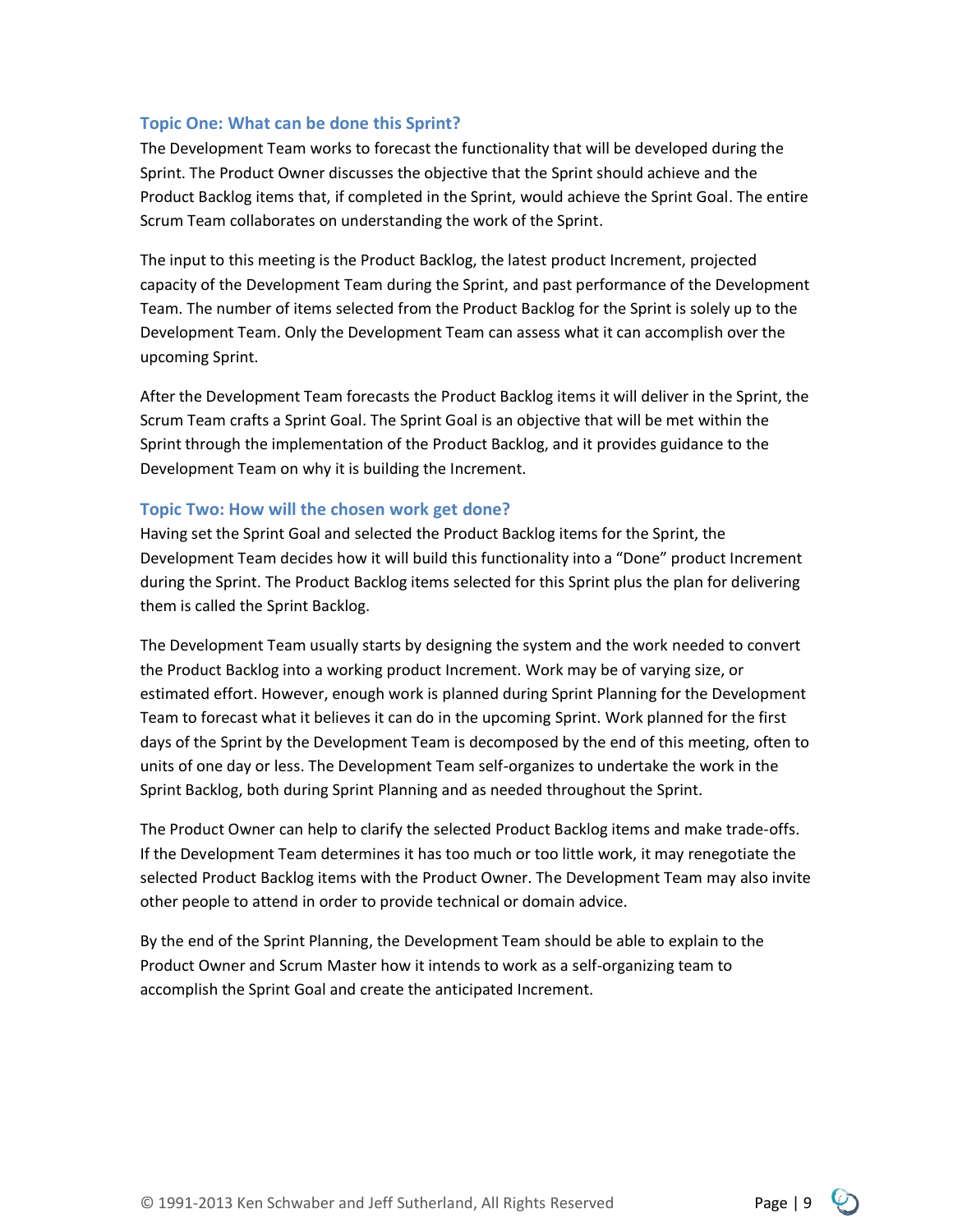#### **Sprint Goal**

The Sprint Goal is an objective set for the Sprint that can be met through the implementation of Product Backlog. It provides guidance to the Development Team on why it is building the Increment. It is created during the Sprint Planning meeting. The Sprint Goal gives the Development Team some flexibility regarding the functionality implemented within the Sprint. The selected Product Backlog items deliver one coherent function, which can be the Sprint Goal. The Sprint Goal can be any other coherence that causes the Development Team to work together rather than on separate initiatives.

As the Development Team works, it keeps the Sprint Goal in mind. In order to satisfy the Sprint Goal, it implements the functionality and technology. If the work turns out to be different than the Development Team expected, they collaborate with the Product Owner to negotiate the scope of Sprint Backlog within the Sprint.

#### <span id="page-9-0"></span>**Daily Scrum**

The Daily Scrum is a 15-minute time-boxed event for the Development Team to synchronize activities and create a plan for the next 24 hours. This is done by inspecting the work since the last Daily Scrum and forecasting the work that could be done before the next one. The Daily Scrum is held at the same time and place each day to reduce complexity. During the meeting, the Development Team members explain:

- What did I do yesterday that helped the Development Team meet the Sprint Goal?
- What will I do today to help the Development Team meet the Sprint Goal?
- Do I see any impediment that prevents me or the Development Team from meeting the Sprint Goal?

The Development Team uses the Daily Scrum to inspect progress toward the Sprint Goal and to inspect how progress is trending toward completing the work in the Sprint Backlog. The Daily Scrum optimizes the probability that the Development Team will meet the Sprint Goal. Every day, the Development Team should understand how it intends to work together as a selforganizing team to accomplish the Sprint Goal and create the anticipated Increment by the end of the Sprint. The Development Team or team members often meet immediately after the Daily Scrum for detailed discussions, or to adapt, or replan, the rest of the Sprint's work.

The Scrum Master ensures that the Development Team has the meeting, but the Development Team is responsible for conducting the Daily Scrum. The Scrum Master teaches the Development Team to keep the Daily Scrum within the 15-minute time-box.

The Scrum Master enforces the rule that only Development Team members participate in the Daily Scrum.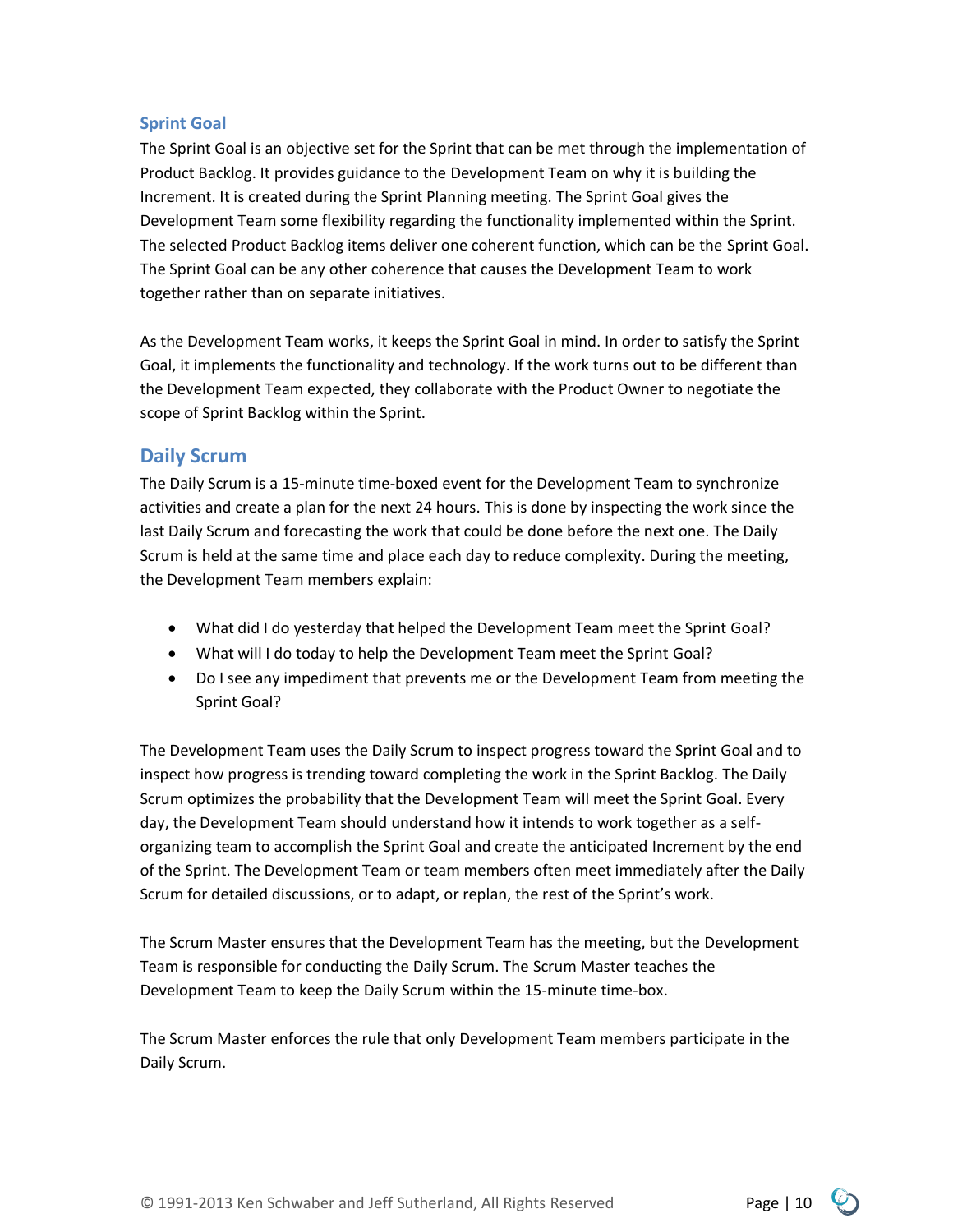Daily Scrums improve communications, eliminate other meetings, identify impediments to development for removal, highlight and promote quick decision-making, and improve the Development Team's level of knowledge. This is a key inspect and adapt meeting.

#### <span id="page-10-0"></span>**Sprint Review**

A Sprint Review is held at the end of the Sprint to inspect the Increment and adapt the Product Backlog if needed. During the Sprint Review, the Scrum Team and stakeholders collaborate about what was done in the Sprint. Based on that and any changes to the Product Backlog during the Sprint, attendees collaborate on the next things that could be done to optimize value. This is an informal meeting, not a status meeting, and the presentation of the Increment is intended to elicit feedback and foster collaboration.

This is a four-hour time-boxed meeting for one-month Sprints. For shorter Sprints, the event is usually shorter. The Scrum Master ensures that the event takes place and that attendants understand its purpose. The Scrum Master teaches all to keep it within the time-box.

The Sprint Review includes the following elements:

- Attendees include the Scrum Team and key stakeholders invited by the Product Owner;
- The Product Owner explains what Product Backlog items have been "Done" and what has not been "Done";
- The Development Team discusses what went well during the Sprint, what problems it ran into, and how those problems were solved;
- The Development Team demonstrates the work that it has "Done" and answers questions about the Increment;
- The Product Owner discusses the Product Backlog as it stands. He or she projects likely completion dates based on progress to date (if needed);
- The entire group collaborates on what to do next, so that the Sprint Review provides valuable input to subsequent Sprint Planning;
- Review of how the marketplace or potential use of the product might have changed what is the most valuable thing to do next; and,
- Review of the timeline, budget, potential capabilities, and marketplace for the next anticipated release of the product.

The result of the Sprint Review is a revised Product Backlog that defines the probable Product Backlog items for the next Sprint. The Product Backlog may also be adjusted overall to meet new opportunities.

#### <span id="page-10-1"></span>**Sprint Retrospective**

The Sprint Retrospective is an opportunity for the Scrum Team to inspect itself and create a plan for improvements to be enacted during the next Sprint.

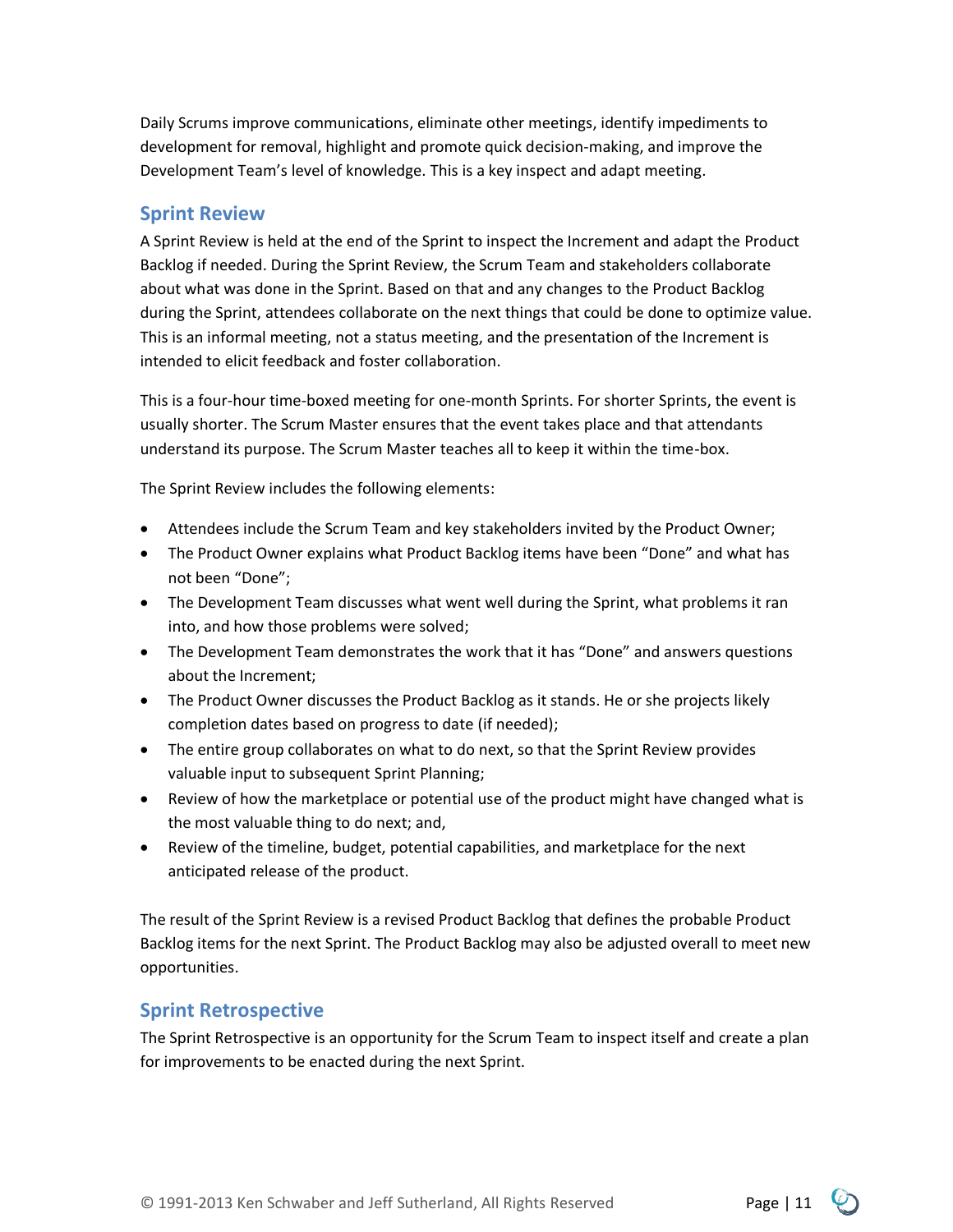The Sprint Retrospective occurs after the Sprint Review and prior to the next Sprint Planning. This is a three-hour time-boxed meeting for one-month Sprints. For shorter Sprints, the event is usually shorter. The Scrum Master ensures that the event takes place and that attendants understand its purpose. The Scrum Master teaches all to keep it within the time-box. The Scrum Master participates as a peer team member in the meeting from the accountability over the Scrum process.

The purpose of the Sprint Retrospective is to:

- Inspect how the last Sprint went with regards to people, relationships, process, and tools;
- Identify and order the major items that went well and potential improvements; and,
- Create a plan for implementing improvements to the way the Scrum Team does its work.

The Scrum Master encourages the Scrum Team to improve, within the Scrum process framework, its development process and practices to make it more effective and enjoyable for the next Sprint. During each Sprint Retrospective, the Scrum Team plans ways to increase product quality by adapting the definition of "Done" as appropriate.

By the end of the Sprint Retrospective, the Scrum Team should have identified improvements that it will implement in the next Sprint. Implementing these improvements in the next Sprint is the adaptation to the inspection of the Scrum Team itself. Although improvements may be implemented at any time, the Sprint Retrospective provides a formal opportunity to focus on inspection and adaptation.

# <span id="page-11-0"></span>**Scrum Artifacts**

Scrum's artifacts represent work or value to provide transparency and opportunities for inspection and adaptation. Artifacts defined by Scrum are specifically designed to maximize transparency of key information so that everybody has the same understanding of the artifact.

#### <span id="page-11-1"></span>**Product Backlog**

The Product Backlog is an ordered list of everything that might be needed in the product and is the single source of requirements for any changes to be made to the product. The Product Owner is responsible for the Product Backlog, including its content, availability, and ordering.

A Product Backlog is never complete. The earliest development of it only lays out the initially known and best-understood requirements. The Product Backlog evolves as the product and the environment in which it will be used evolves. The Product Backlog is dynamic; it constantly changes to identify what the product needs to be appropriate, competitive, and useful. As long as a product exists, its Product Backlog also exists.

The Product Backlog lists all features, functions, requirements, enhancements, and fixes that constitute the changes to be made to the product in future releases. Product Backlog items have the attributes of a description, order, estimate and value.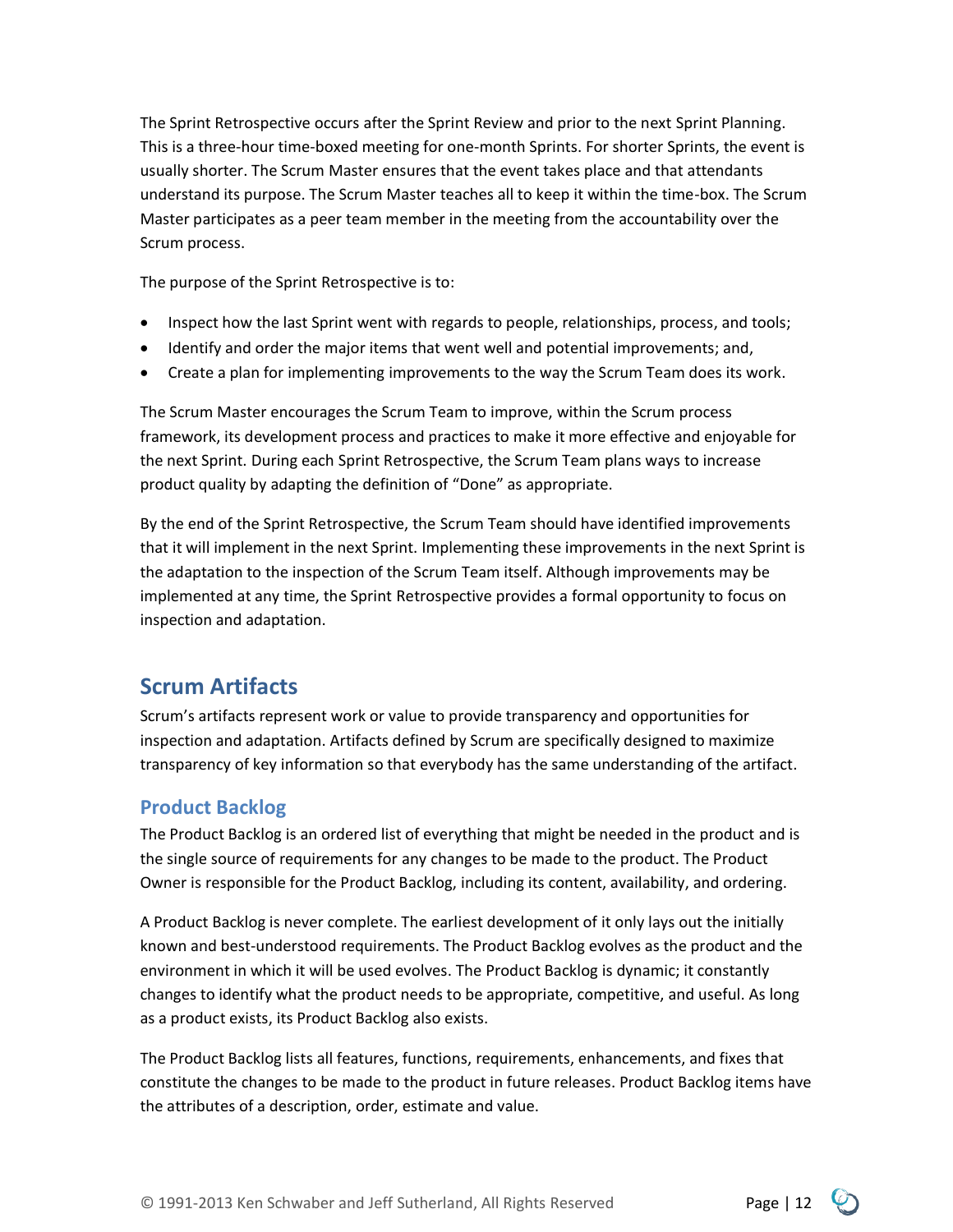As a product is used and gains value, and the marketplace provides feedback, the Product Backlog becomes a larger and more exhaustive list. Requirements never stop changing, so a Product Backlog is a living artifact. Changes in business requirements, market conditions, or technology may cause changes in the Product Backlog.

Multiple Scrum Teams often work together on the same product. One Product Backlog is used to describe the upcoming work on the product. A Product Backlog attribute that groups items may then be employed.

Product Backlog refinement is the act of adding detail, estimates, and order to items in the Product Backlog. This is an ongoing process in which the Product Owner and the Development Team collaborate on the details of Product Backlog items. During Product Backlog refinement, items are reviewed and revised. The Scrum Team decides how and when refinement is done. Refinement usually consumes no more than 10% of the capacity of the Development Team. However, Product Backlog items can be updated at any time by the Product Owner or at the Product Owner's discretion.

Higher ordered Product Backlog items are usually clearer and more detailed than lower ordered ones. More precise estimates are made based on the greater clarity and increased detail; the lower the order, the less detail. Product Backlog items that will occupy the Development Team for the upcoming Sprint are refined so that any one item can reasonably be "Done" within the Sprint time-box. Product Backlog items that can be "Done" by the Development Team within one Sprint are deemed "Ready" for selection in a Sprint Planning. Product Backlog items usually acquire this degree of transparency through the above described refining activities.

The Development Team is responsible for all estimates. The Product Owner may influence the Development Team by helping it understand and select trade-offs, but the people who will perform the work make the final estimate.

#### **Monitoring Progress Toward a Goal**

At any point in time, the total work remaining to reach a goal can be summed. The Product Owner tracks this total work remaining at least every Sprint Review. The Product Owner compares this amount with work remaining at previous Sprint Reviews to assess progress toward completing projected work by the desired time for the goal. This information is made transparent to all stakeholders.

<span id="page-12-0"></span>Various projective practices upon trending have been used to forecast progress, like burndowns, burn-ups, or cumulative flows. These have proven useful. However, these do not replace the importance of empiricism. In complex environments, what will happen is unknown. Only what has happened may be used for forward-looking decision-making.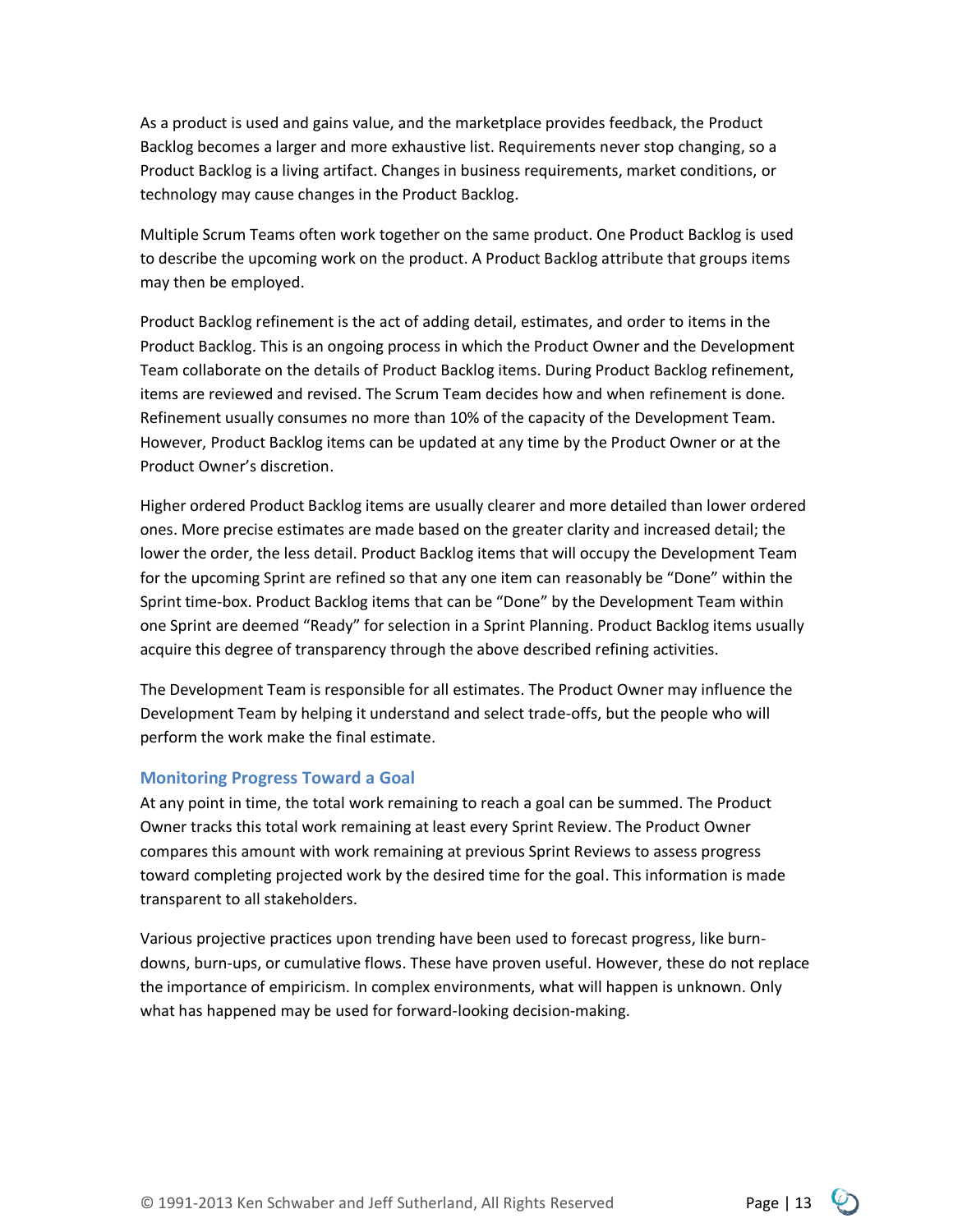# **Sprint Backlog**

The Sprint Backlog is the set of Product Backlog items selected for the Sprint, plus a plan for delivering the product Increment and realizing the Sprint Goal. The Sprint Backlog is a forecast by the Development Team about what functionality will be in the next Increment and the work needed to deliver that functionality into a "Done" Increment.

The Sprint Backlog makes visible all of the work that the Development Team identifies as necessary to meet the Sprint Goal.

The Sprint Backlog is a plan with enough detail that changes in progress can be understood in the Daily Scrum. The Development Team modifies the Sprint Backlog throughout the Sprint, and the Sprint Backlog emerges during the Sprint. This emergence occurs as the Development Team works through the plan and learns more about the work needed to achieve the Sprint Goal.

As new work is required, the Development Team adds it to the Sprint Backlog. As work is performed or completed, the estimated remaining work is updated. When elements of the plan are deemed unnecessary, they are removed. Only the Development Team can change its Sprint Backlog during a Sprint. The Sprint Backlog is a highly visible, real-time picture of the work that the Development Team plans to accomplish during the Sprint, and it belongs solely to the Development Team.

#### **Monitoring Sprint Progress**

At any point in time in a Sprint, the total work remaining in the Sprint Backlog can be summed. The Development Team tracks this total work remaining at least for every Daily Scrum to project the likelihood of achieving the Sprint Goal. By tracking the remaining work throughout the Sprint, the Development Team can manage its progress.

#### <span id="page-13-0"></span>**Increment**

The Increment is the sum of all the Product Backlog items completed during a Sprint and the value of the increments of all previous Sprints. At the end of a Sprint, the new Increment must be "Done," which means it must be in useable condition and meet the Scrum Team's definition of "Done." It must be in useable condition regardless of whether the Product Owner decides to actually release it.

# <span id="page-13-1"></span>**Artifact Transparency**

Scrum relies on transparency. Decisions to optimize value and control risk are made based on the perceived state of the artifacts. To the extent that transparency is complete, these decisions have a sound basis. To the extent that the artifacts are incompletely transparent, these decisions can be flawed, value may diminish and risk may increase.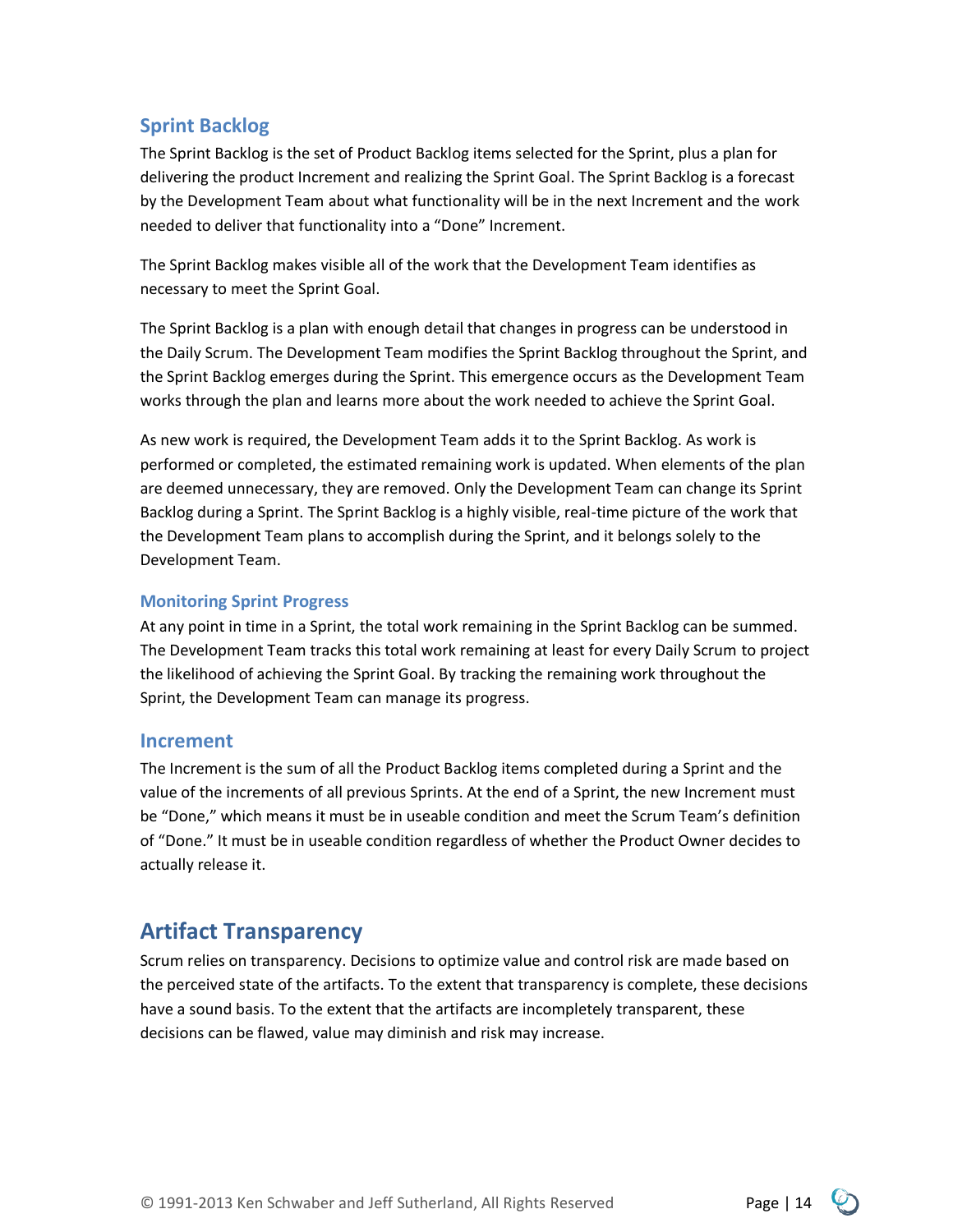The Scrum Master must work with the Product Owner, Development Team, and other involved parties to understand if the artifacts are completely transparent. There are practices for coping with incomplete transparency; the Scrum Master must help everyone apply the most appropriate practices in the absence of complete transparency. A Scrum Master can detect incomplete transparency by inspecting the artifacts, sensing patterns, listening closely to what is being said, and detecting differences between expected and real results.

The Scrum Master's job is to work with the Scrum Team and the organization to increase the transparency of the artifacts. This work usually involves learning, convincing, and change. Transparency doesn't occur overnight, but is a path.

#### <span id="page-14-0"></span>**Definition of "Done"**

When a Product Backlog item or an Increment is described as *"*Done", everyone must understand what "Done*"* means. Although this varies significantly per Scrum Team, members must have a shared understanding of what it means for work to be complete, to ensure transparency. This is the definition of "Done" for the Scrum Team and is used to assess when work is complete on the product Increment.

The same definition guides the Development Team in knowing how many Product Backlog items it can select during a Sprint Planning. The purpose of each Sprint is to deliver Increments of potentially releasable functionality that adhere to the Scrum Team's current definition of "Done."

Development Teams deliver an Increment of product functionality every Sprint. This Increment is useable, so a Product Owner may choose to immediately release it. If the definition of "done" for an increment **is** part of the conventions, standards or guidelines of the development organization, all Scrum Teams must follow it as a minimum. If "done" for an increment is **not** a convention of the development organization, the Development Team of the Scrum Team must define a definition of "done" appropriate for the product. If there are multiple Scrum Teams working on the system or product release, the development teams on all of the Scrum Teams must mutually define the definition of "Done."

Each Increment is additive to all prior Increments and thoroughly tested, ensuring that all Increments work together.

<span id="page-14-1"></span>As Scrum Teams mature, it is expected that their definitions of "Done" will expand to include more stringent criteria for higher quality. Any one product or system should have a definition of "Done" that is a standard for any work done on it.